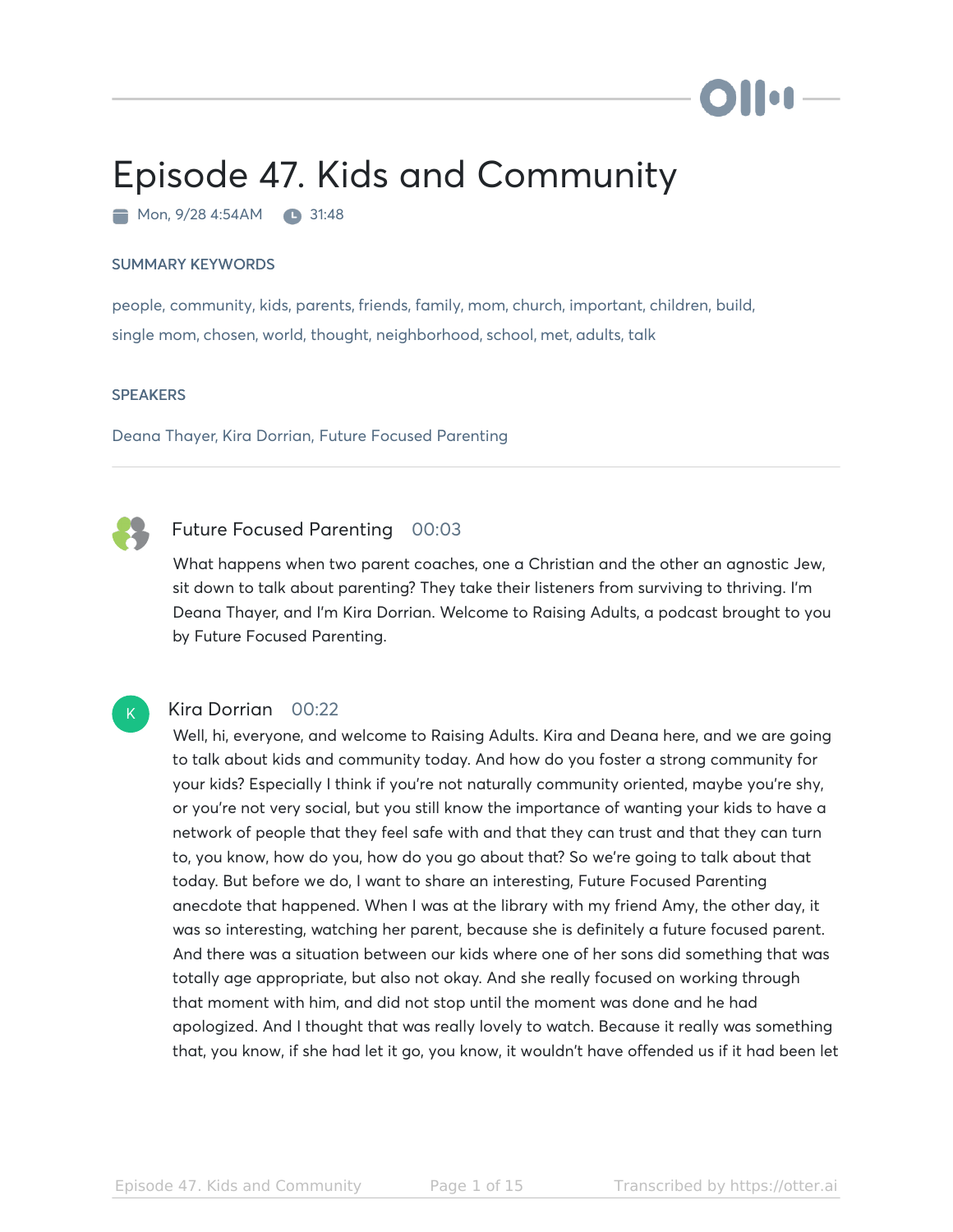go. But I could tell that for her she was thinking, I can't let this go. It's so important that I see this through so that he learns this is not okay. And we get to the end of this situation. And like 10 minutes later, after this happened, a little girl, we were at the library and a little girl, like accidentally stepped on Rhys's foot, it was a total accident. And the mom said, you need to say you're sorry. And the little girl said, no, I don't want to and Rhys didn't really respond. And I didn't really respond. And so I could see the mom kind of go okay, well, I'm just gonna let it go. And she walked away. And it was just so interesting having the juxtaposition of here's this mom that's future focused and thinking like, my kid's gonna learn something no matter what I do here, what do I want them to learn? And then in the exact same breath, this other mom that let it go, it was just a, it was just a real testament to what a great job my friend is doing. But also that future focused mentality?

#### Deana Thayer 02:33

D

K

D

 $\mathsf{K}_{\scriptscriptstyle{+}}$ 

Yes, I mean, you got to see it almost side by side, which is really great. And the impact of here's a lesson, and actually, unfortunately, that other child was kind of done a disservice because they were taught, oh, this is a big deal for maybe 10 seconds until mom lets it go. Now it's not a big deal. So ultimately, they learned they're in charge of what's a big deal. Also, another huge thing is that while they're little, the parent needs to decide what's a big deal. How will they know?

#### Kira Dorrian 02:59

Yeah, absolutely. But then I will give myself some credit. In my next breath I was thinking about survival mode. Have they just come out of that? And I was like, I don't know what they're doing. I thought, you know, I have no idea what this mom has been through. Maybe this just isn't a fight that she can handle today. And that's okay. And so I went from, you know, not judging, but sort of being being sad that that moment wasn't taken care of, to well, it's just not for me to know or to judge. But it was, it was just very eye opening, seeing those two things next to each other.

#### Deana Thayer 03:29

Good for you for going to the empathy place, though, because it's so true. I mean, that could be any of us on any given day.

#### Kira Dorrian 03:35

Absolutely. And I know, I know, there have been moments where I have said, I can't, I just can't with that.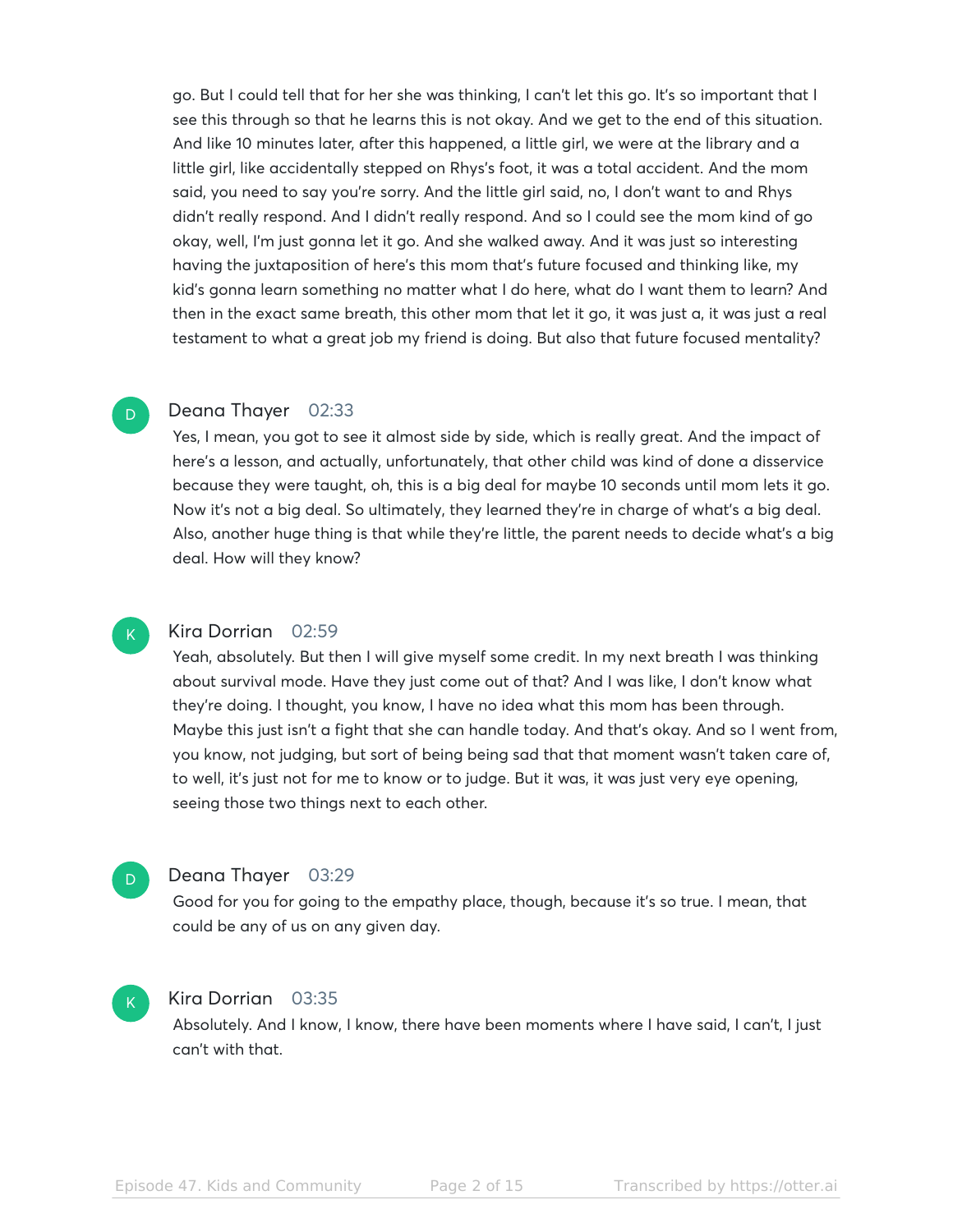### Deana Thayer 03:39

I'm not picking that today.

## Kira Dorrian 03:41

Yeah. And I know in my heart, I pick it every other time. But out in the world, someone else maybe doesn't know that. So yeah, I was trying to give that person a little bit of grace as well. But it was I was very proud of my friend. And it was just kind of nice to see up against this other choice.

D

K

D

K

## Deana Thayer 03:55 Yeah, that's great.

Kira Dorrian 03:56

Yeah. So let's talk about community, let's, did you want to start with your why?

#### Deana Thayer 03:59 D

Sure. I tend toward the introverted side, even though I can function fine out in the world, and I can be an extrovert, but then I'm gonna need a break after that. And so I think for me, I have a natural inclination to maybe not build a ton of community. And I've had to work to not fight that. But just to invite some of the people in my world and even organizations that can also provide community. It just doesn't really come naturally to me. So it became important to me because of that. It's not my natural bent, but I want to make sure that my kids, if they come up against a challenging situation, or they're struggling or they're sad, that they have all kinds of people that could come alongside, maybe walk it with them, maybe have experienced it themselves, and that there's some variety to choose from. So it was also important to me, not just they have generic community, but there's, oh, I know that this particular friend group would be great for this. Or I know this is a time where I'm really going to want family, or my church friends or whatever. And so it became important to me because it's not my natural bent. And I think sometimes that does happen in parenting, it's maybe not what would we, not what we would have gone to, if we were totally left to our own devices.



#### Kira Dorrian 05:17

And I think that that's actually really important in parenting. And we've talked about this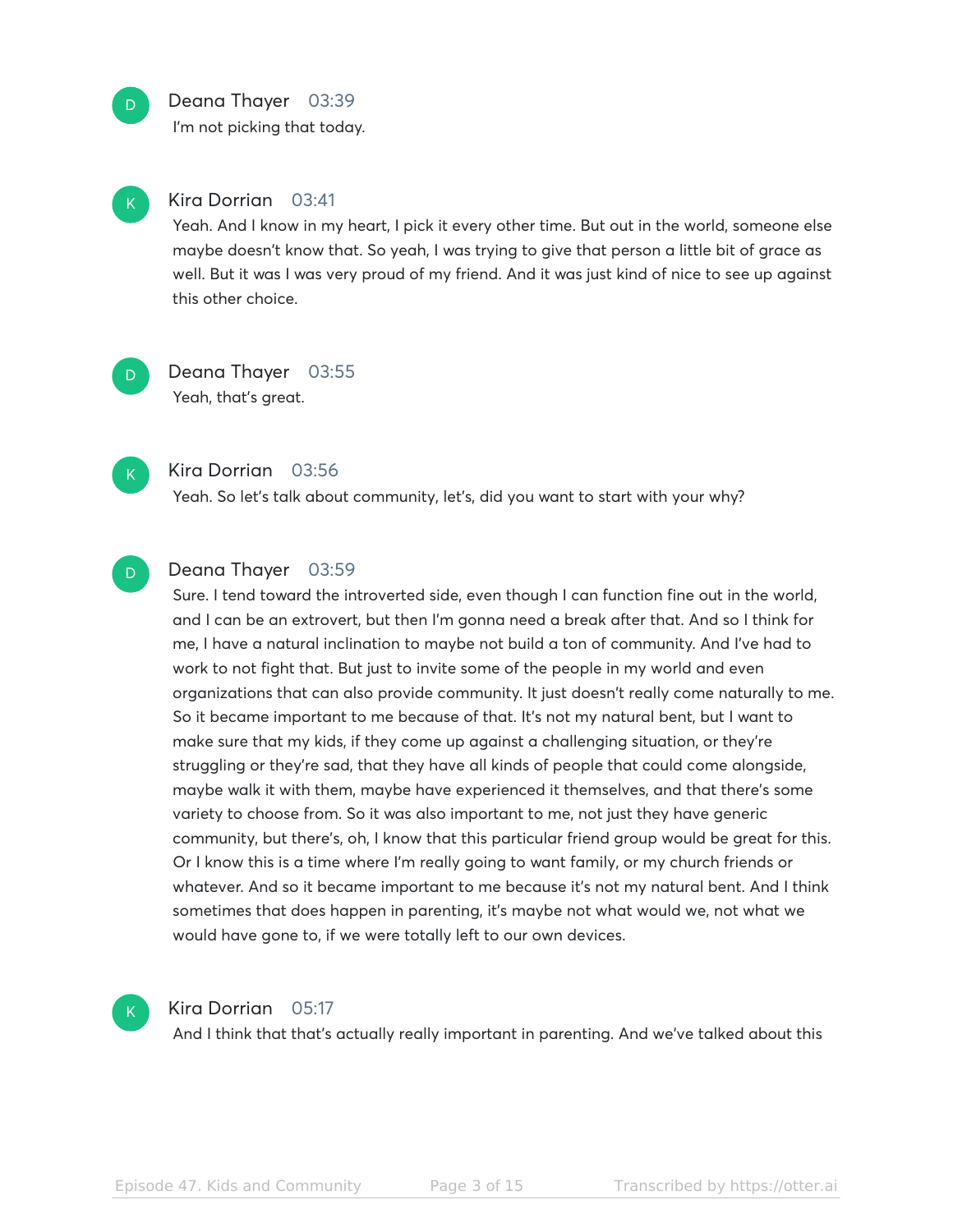before, like, knowing where your spots are, that someone else is going to have to fill like that. Or that you need to be really aware, I might not fill this if I'm not super intentional about it. So it's great that you know that about yourself.

#### Deana Thayer 05:36 D.

It's so true. And I think some of it too, just being a kind of a private person is, when I'm actually really struggling, I only want my few special people anyway, I don't want a huge community. But community is really important. If you're going through a generic kind of struggle, like, I felt really blessed by my larger community when I went through my divorce, and during my time as a single mom. So I was glad I had made the time and effort to build it, even though it's maybe not what I would have done naturally. So I couldn't agree more. It's really a big deal.

#### Kira Dorrian 06:06

Hmm. It's interesting, because my wife is almost the flip of that. Like, as, as you know, and as our listeners know, like, I am not a private person, I'm an open book. And I had private parents who didn't really build community and like, we never knew our neighbors, we moved around a lot too. I don't think that that helped. And I remembered feeling like I didn't have a community. And I'm an only child as well. So I didn't even really have siblings or someone, community in my own home. And that became really important to me, even in early adulthood. Like Dave and I have always known our neighbors, that we always make our neighbors our best friends, because I love that. I need that. I didn't get that as a kid. And for our kids, one of the huge whys for me was that we have my dad, but otherwise there's no family. We have Dave's sister, who now has a little boy, but for a long time didn't. And so there's no cousins, there were no cousins, there is now a cousin. There's a huge age gap there. We see them once a year, you know, so they don't have a natural community, either. And I was really aware, I did not want them to have the experience I had. And so building community became just really, really important. And I think Dave and I, being in theater, we always had a strong community. So we kind of wanted to keep that going with the kids.

# D

 $\mathsf{K}_{\scriptscriptstyle{+}}$ 

#### Deana Thayer 07:28

I love theater community, I'll get to talk about that in a minute.



#### Kira Dorrian 07:30

Yeah. It's a special community. I mean, it's like a family. It really is an extension of your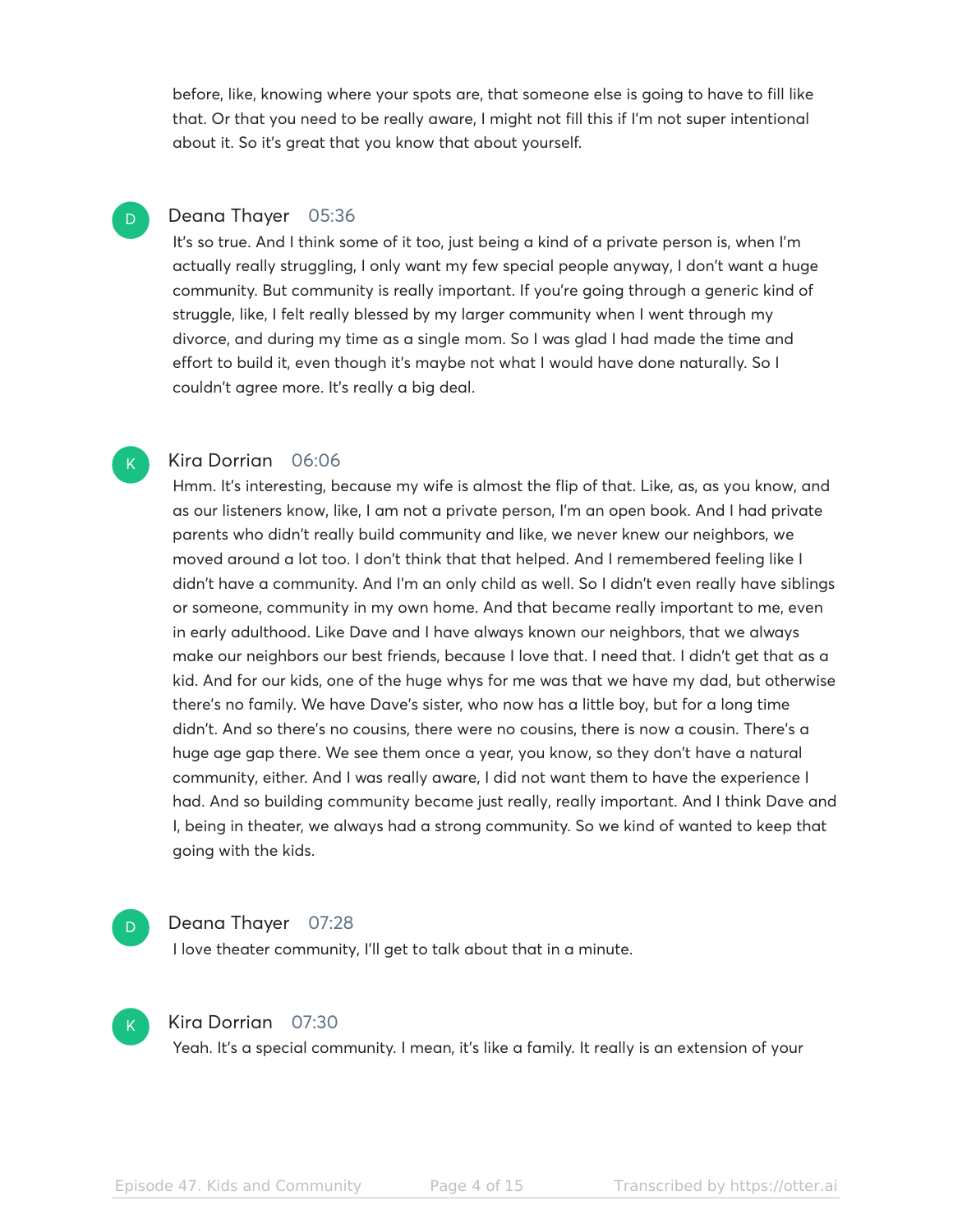family and you grow so close with people and get to know them in such a vulnerable way, like really in a deep way. Because you are creatively exploring together, you're going to hard parts of yourself, you're going to hard parts of the world and hard topics together. And it does bond you, you know, you go through this incredible experience together and come out the other side. So

D

Deana Thayer 07:56 Yeah, yeah, really true.

K

D

#### Kira Dorrian 07:57

Yeah. So what did it look like for you? And I'm curious, too, because I would think with the faith paradigm, you almost have a built in community, whereas we don't have that. So, talk about all of it.

### Deana Thayer 08:09

Definitely one of the things I'm excited to get to talk about today, because I do think for people with a faith paradigm, their church or synagogue or mosque can be part of this and should be hopefully, a place where your family likes to be and where you want your kids to be. And I think it's a helpful part. So yes, there was a little bit of that built in. Even during my years as a single mom, it was really pretty consistent, church attendance, attending events, getting my kids plugged in. Once they were older, are they connected with the student groups at church, things like that? So yeah, I was really grateful for that. So that's definitely a piece of it. And I would say if that is your world, take advantage of that. Because there's often things for the whole family, sometimes there's camps or seminars, but there are also kid specific things. And it can, it can really help kids who maybe don't have a peer group as much at school to have something. Because I know for us, that was a big deal because my kids attend a private school. So we don't live in the neighborhood with their peers from school. It's a drive to go see a friend from school, and yet we live near our church. So you know, there can be friends nearby who maybe you go to church with that you don't go to school with, so all kinds of different things come into play, but church was one. And then I was, and I've said this before, very thankful that my first foray of educating my children outside the home was at the Montessori. That was a great community. It's very loving. It's very gentle, very accepting, very diverse. And my kids met some great adults there, too. So I think that was good. And I think school can be part of our community if you're at a good school and it feels not only that your child is being met developmentally appropriately, but that they're being cared for emotionally and mentally, then school can absolutely be a part of that. And for my children, it definitely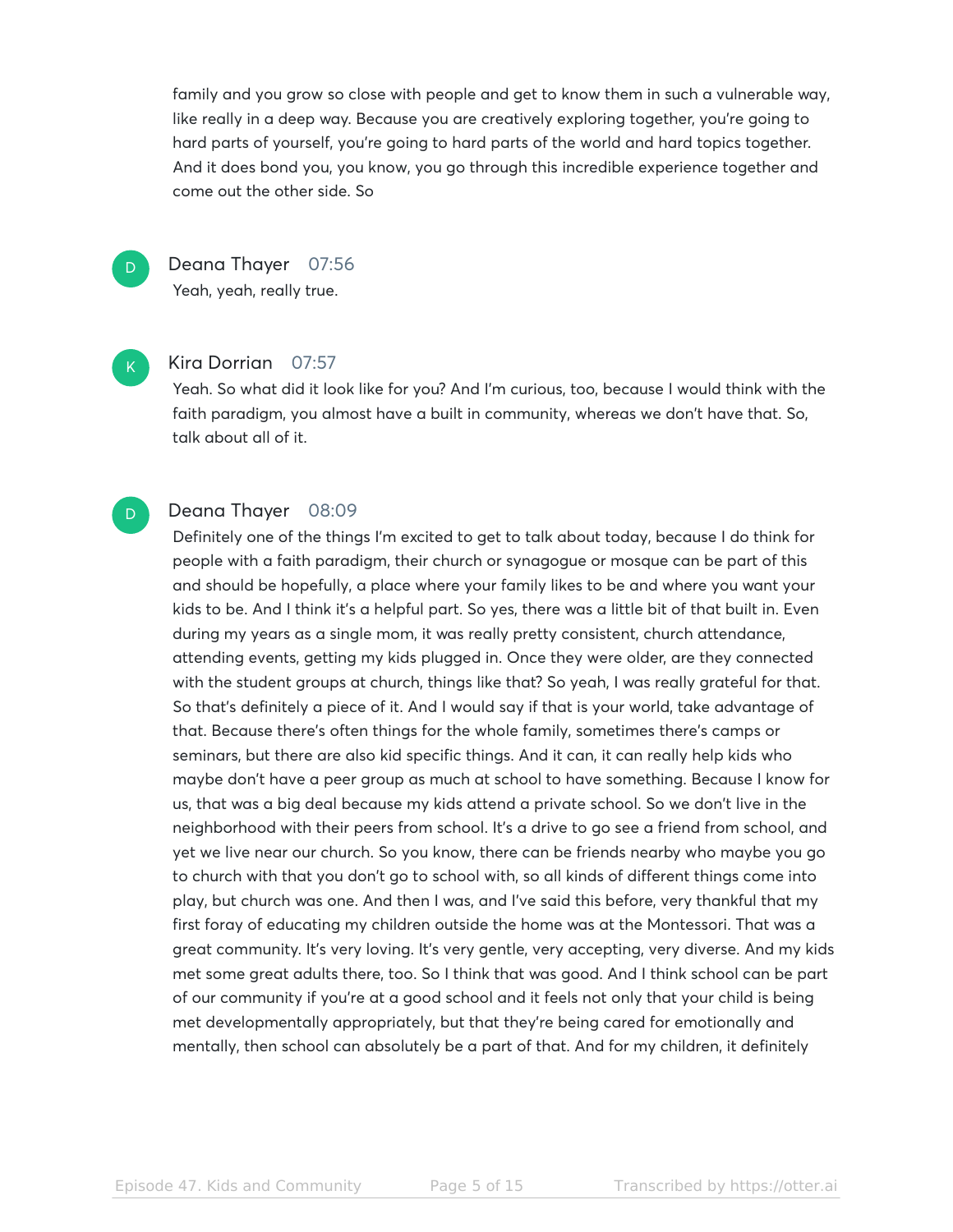became that. I think once they're older and choosing their own friendships, they kind of get some say in that of course, right. But school was a big one, and still is. I still have one in high school. And I think it's not an understatement to say a big part of why he's still at that school is the friend group. And that that's a community for him when things are hard, or when he needs to talk. And guys don't do that as much just stereotypically. But they'll go and play soccer and chat or listen to music and chat. And so I'm glad that he has that. But our other one is family. And we are pretty, I'm grateful we have extended family, even nearby, lots of cousins, we don't see them often. It's kind of this mostly at the holidays type of thing. But I do think cultivating that is important. And so I want my kids to at least see their family. And I also encourage that, for them seeing the family on their dad's side, they have this huge, wonderful, hospitable Filipino side of the family that's amazing. And so when he, when their dad, he wants to take them to visit them, I encourage that, yes, you should go see those relatives too. So I definitely think family is part of that. It's really interesting that you mentioned the neighborhood. That's never been my jam. And so I had a funny experience, actually, just this week. I'm on a buy nothing group on Facebook. And for those of you who don't know what that is, it's just micro gifting communities that are by neighborhood. So you can put something on there that you'd like to give away. People can also let you know if they're looking for something. So I was giving something away. And the person who I chose, came and got it and then sent me a Facebook message and said, by the way, it was a short walk. I'm your next door neighbor. Oh, no, I didn't even know. So it's really interesting, just that difference from what you said. But I think also some of that is a function of, my people are bigger now. So I'm not also looking for their, kids they can play with in the neighborhood, right? Because when they were littler, I did do that more. Like in my apartment complex as a single mom, I'd meet kids, we'd go to the playground or the wading pool. And now I think naturally, we just don't do as much of that. But that was funny that you said that to me. Because I was like, yeah, just recently I was pointed out to me, I don't even know her. How about you?

#### Kira Dorrian 12:21

 $\mathsf{K}_{\scriptscriptstyle{+}}$ 

I love it. Well, I think the the main thing that we were, or I was worried about, I shouldn't speak for Dave, but I was definitely worried about was the family piece. You know, they, they have each other, they have us, and they have my dad, but we live is this unit. So that's it, there's nothing outside of us that's family here. And so we kind of adopted this idea of chosen family, that you do choose your family when your actual family either isn't available or isn't a healthy environment for you. Luckily, ours is a healthy environment, they're just not here. So as you know, they have a lot of aunties and uncles who are not related to them. I mean, they call you Auntie Deana and Uncle Scott. And we just really wanted people that we were close to that we knew that they were going to grow with, for them to see them as family, even if they're not technically family. Because family to me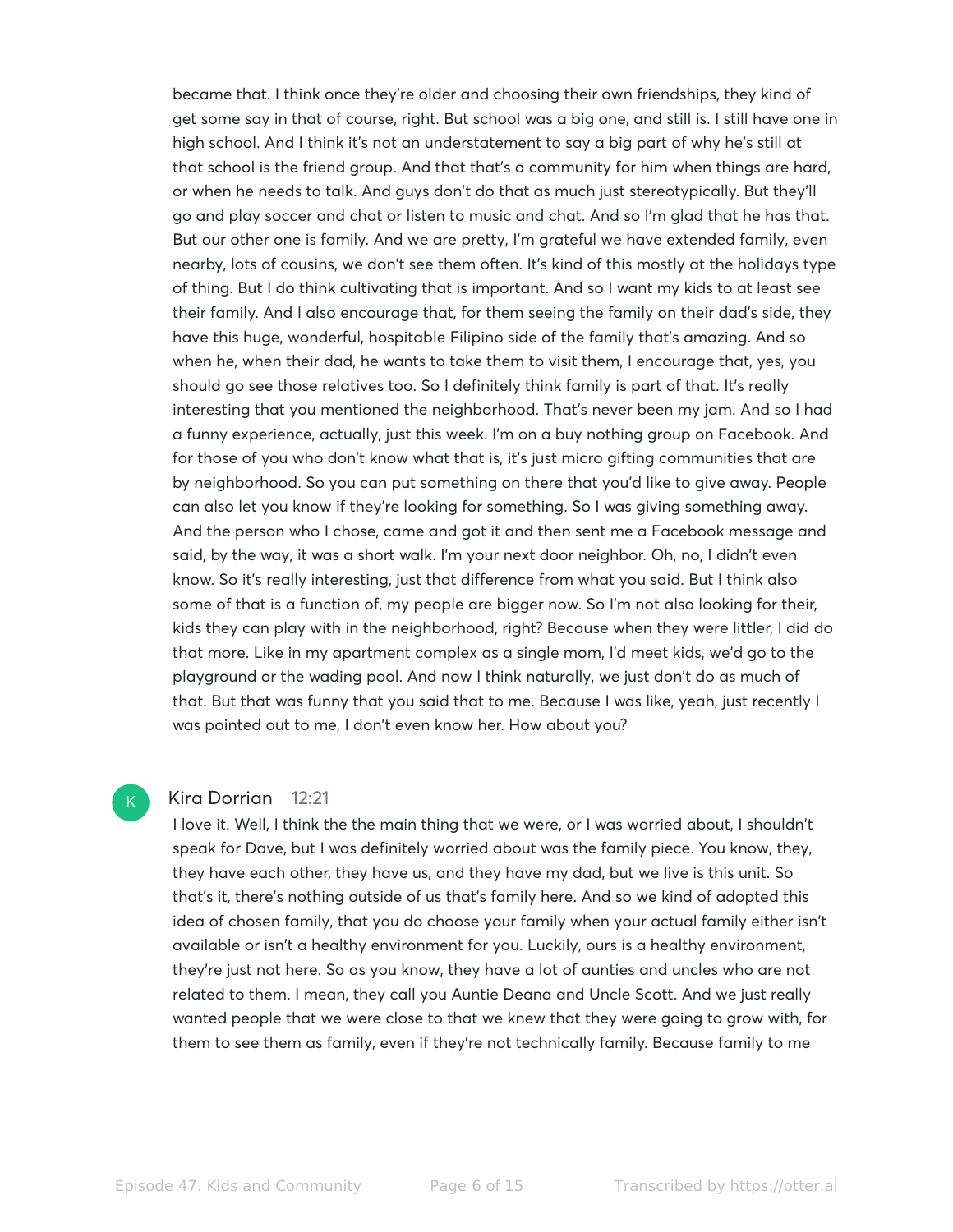means this is someone you can call when you don't feel like you can talk to us. This is someone who's going to take you out and you're going to have fun with them. They're going to invest in you and show love for you and be a part of your journey. And because we're just so limited on actual family here, that became how we did it. So the kids have, you know, probably 20 aunties, 20 uncles local, you know, and everyone's invested in varying degrees. But these are people that we see regularly. They're our friends who really have taken a shine to our kids. Their Santi, my friend Sandra, is incredibly involved and has been like from day one, she's here all the time. It has built a relationship with them that's so special. And her boyfriend Ian also just like came into the fray and just embraced that. And, you know, I think they really see them as people they can go to. And that's, that's what we wanted, that sense of community. And I know that for Dave, one of his worries about us not having a faith paradigm is the absence of community. Like that's what he keeps looking for. He's like, I want to find a church where you're comfortable meaning me, where he's comfortable, and where we have a community for our kids, because that piece, he grew up with a major church community. And now he doesn't have that personally or for his kids. So that's something that we're just still constantly on the lookout for. We found a great church here that we both really, really liked, but no community. They're just starting in their building and very few families and that was really tricky. You know, like, how do we pick that when the community piece is so important for him? So that was huge. And then, you know, we lucked out. We live in a cul de sac with a bunch of amazing families who all get along really well, and we have like events. We have our annual Christmas party and our annual barbecue in the summer. And the kids this summer, just, we're outdoors all day, it was that like, 1950 summer, like, I'll see you at dinner. You know, it was amazing. And, you know, that's luck. But it's also cultivating, you know, my, my parents wouldn't have been out in the cul de sac, encouraging that and we really are. We happen to also really like our neighbors, they're great. Very similar parenting styles, I think that helps, but you know, you have to be willing to go out there, we had a family who lived in our cul de sac that didn't, they were never out. And so that's, you know, that's fine. That's said without judgment, but it is proof that just because you happen to be in a neighborhood that has community doesn't mean you're going to benefit from it. So you know, we are out there, we are involved, we attend the events, and we love the children and love the families. So that helps. So I think they get community there. And then exactly what you said about the school. Community at school has been amazing for us, like I happen to have met just a really special group of moms that I gel with, who I trust, who parent similarly, and have great kids. And so we do a lot of events together, we get together a lot. And that also provides this sense of community. So I think between the chosen family, the neighborhood and the school, the kids have really gotten a sense of, I have people who have my back, which is what community is about, right?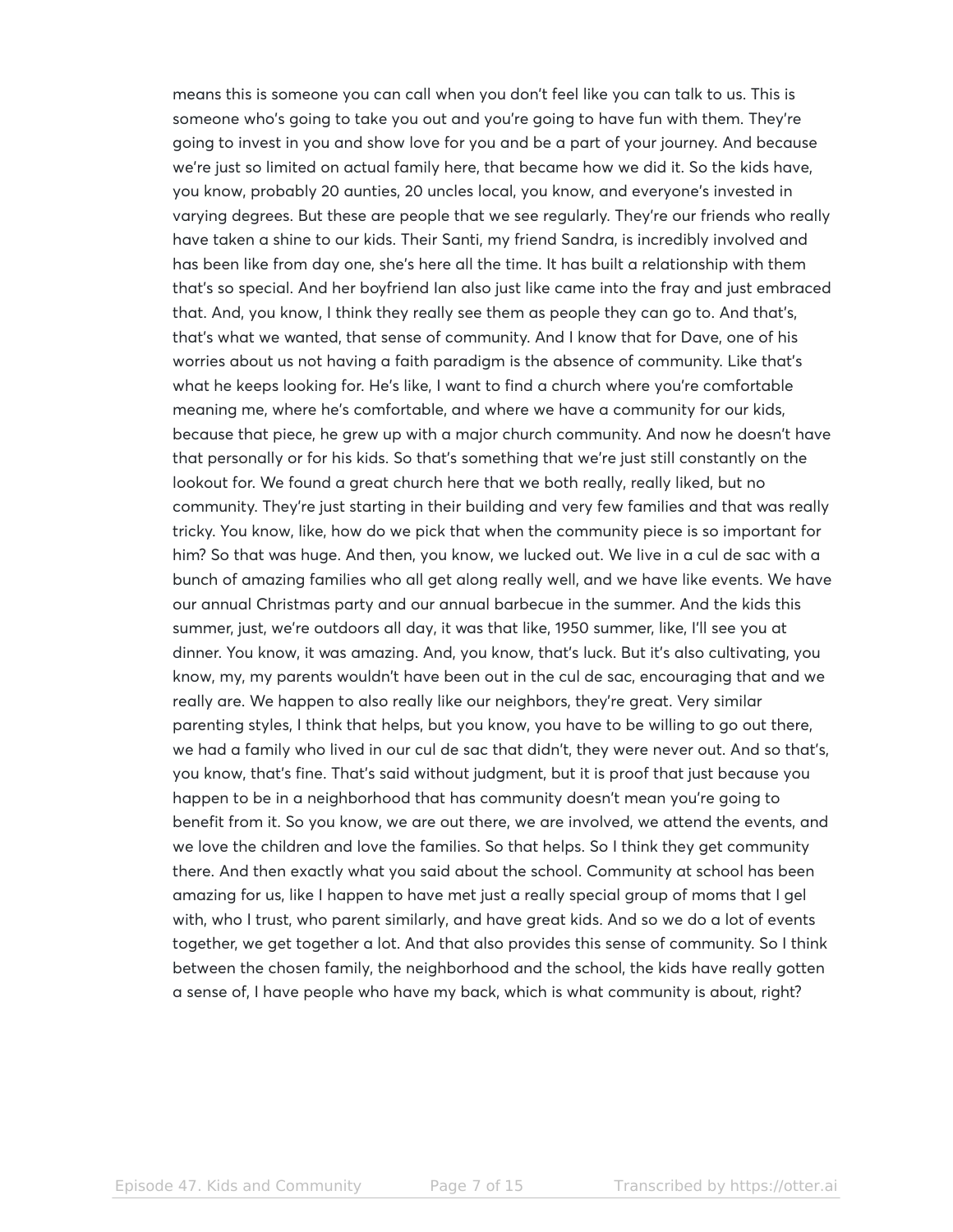### Deana Thayer 16:27

Gotta have that. And I'm so glad. Thank you for moving a little bit into the how because I think I kind of talked about the what you know, it can be church and school and family and friends and all of that. But then how do you cultivate it? Because what you just said about your neighborhood is so apropos that just being in it doesn't mean you'll benefit from it, you have to actually be intentional. And it's the same thing with what you said about the family you choose. So we should probably talk for a few minutes about then how do you go about that? Maybe you know where you're going to be finding it. Maybe it is your local school or you have a community center. But then what do you do? And so I think one of the things I'd like to mention is, it's going to take some intentionality. It does not, now, occasionally, you just meet someone, and it's amazing. And it's organically off the charts. I'm looking at someone I just met for coffee and like, here we are. But I think more often than not, we got to put some time in. And this also means that in our busy world, you're going to have to be intentional, like I said, it's going to have to be, I might have to carve out time to get to know these people from my book club or to get to know these moms from the local school, because it isn't going to probably just happen. We're also busy. So I think one howe point that I would emphasize is this idea of go ahead and schedule it. Carve time out, be serious about it, don't just wait for it to magically happen.



D

K

#### Kira Dorrian 17:53

Yeah, I mean, and I'm naturally extroverted. So I can speak to this pretty well. And I think it's gonna be really important for our more introverted listeners to hear, well, how do you do that, if you don't want to do that?



#### Kira Dorrian 18:04

But one of the things I've done both years of school is, I've hosted a parents night out, not at my house, but just to like, hey, for all the parents in the class, let's meet at this place. You know, we did it one year without kids, one year with kids, and get to know each other, we're gonna be in each other's lives, we're gonna be in each other's community. Our kids are all in class together, let's get to know each other. And that has always been awesome. Like, not everyone shows up. But I always meet people that I hadn't met before, who I like, that I then forge a new relationship with. And then I also get to see people I already know and like, and it just again, it builds that sense of community, like don't ignore the fact that your kids, you got 26, 28 kids all in class together all day long for nine months. It'd be cool

D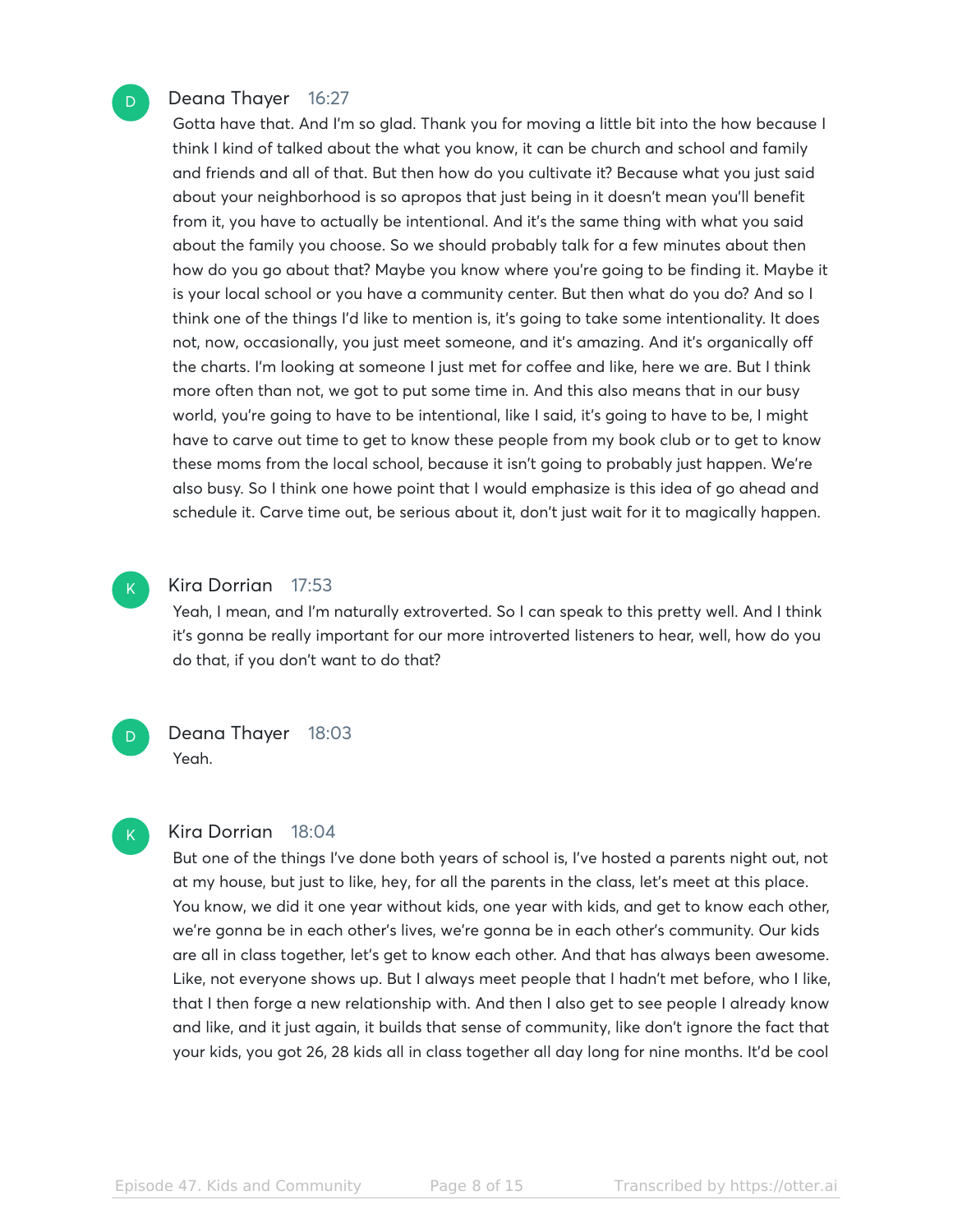for the parents to get to know each other. So that was kind of my philosophy, but I'm really good at that kind of thing. And so I'm curious kind of, so how do you do that when maybe it's not a place of comfort for you? You know?

#### Deana Thayer 19:03 D

Well, actually, though, what you just described for, I can only speak for myself, but for me, as an introvert, that's way less threatening to me than a one on one invite. Because that could be...especially if you're a person who doesn't like any rejection, inviting someone, that's really vulnerable. Inviting one on one, would you like to go have coffee with me sometime? I'd like to get to know you better. And then they say no, or I really can't, or I'm too busy, and it falls off. If you're prone to this, you could actually internalize that as a rejection. But putting an event out there where it's just like, if you want to come you can, that actually, at least for someone like me, feels a lot less intimidating. And I had an experience with this actually with our church. Because we were looking through this huge pamphlet of all the small groups. So they try to have groups for people that maybe all have a similar affinity. There's even a knitting club, you know, you name it, or Divorce Care, Celebrate Recovery, things like that, for people who need some specific things. But Scott and I looked through it and said, there's nothing for us. And so we had this actual experience of, we'd like to get to know other blended families who are trying to follow God in the midst of this, trying to walk this difficult journey with a lot of complexities. Why don't we start a group? And it was sort of this, if you build it, they will come thing, you just put it out there. And we literally were praying for two couples. I remember specifically, because we said one on one is going to be awkward or feel like we're trying to do counseling with them. God just bring us two couples, and we had nine.

Kira Dorrian 20:31 Wow.

### D

 $\mathsf{K}_{\scriptscriptstyle{+}}$ 

#### Deana Thayer 20:32

So it was amazing. So for me, I actually think even as an introvert, if you put an event together, it's a little less threatening than these maybe too intense one on one invites for someone who, that's not comfortable for them. But again, I don't know that that's true for other people, I can just say for me, it was a really great way to go about it. And we did the same thing with starting that group. And now it's been going for four years.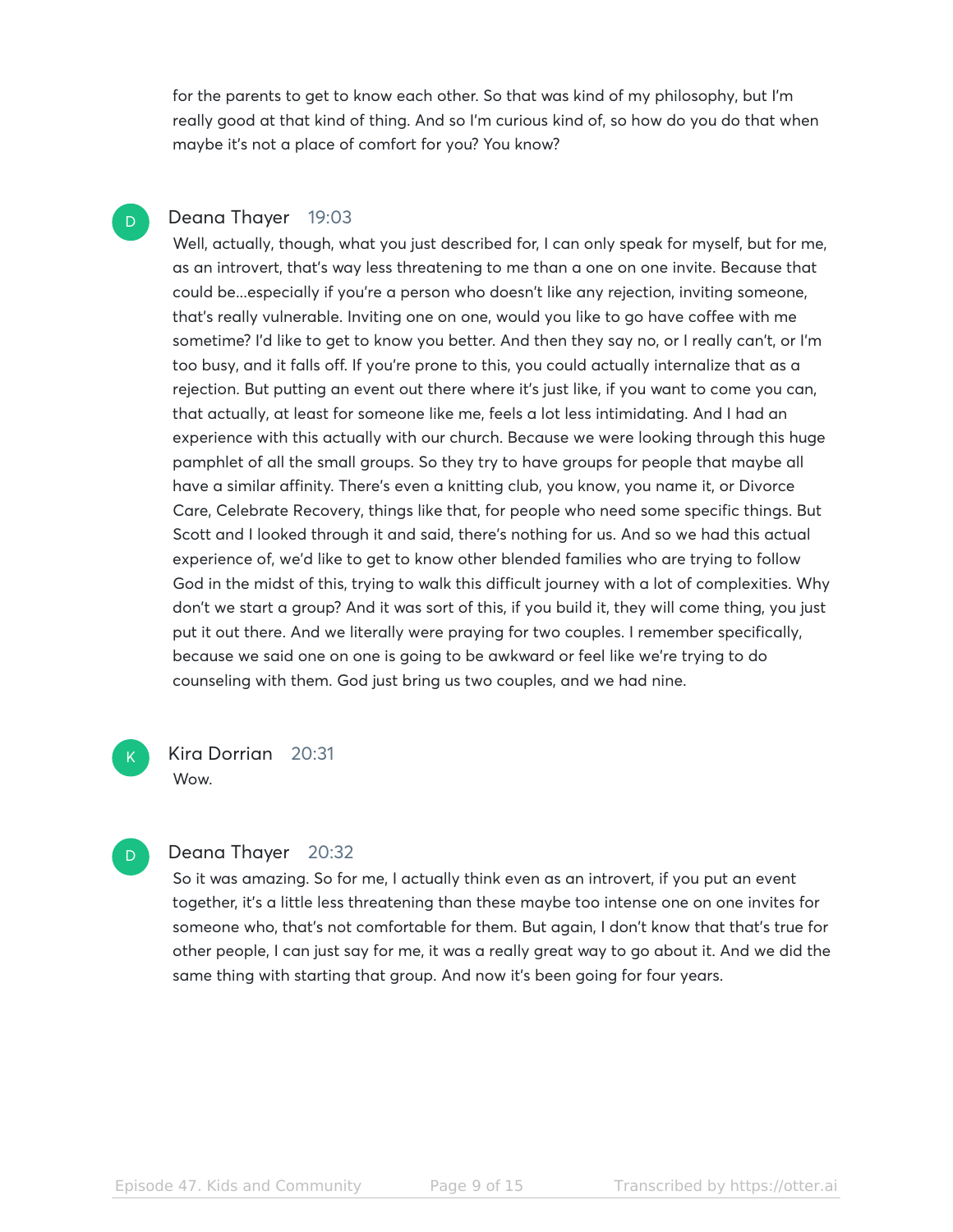### Kira Dorrian 20:54

 $\mathsf{K}_{\scriptscriptstyle{+}}$ 

D

Well, what's nice about an event is that you have multiple people to choose from. So if you don't gravitate toward one, you're probably going to gravitate towards someone else. And this is actually how I found my mom group at the school was I hosted the parents' night out, there were a couple of them that had already sort of found each other at the bus stop, and had really hit it off. And we were at this parents' night out. And I was like, these are my people, like, I shall make you mine. And, and grabbed them and was like, this is, this is my tribe, like these are the people that I want to do life with. And it's been amazing. So I think thinking outside the box, like, you know, not feeling stuck to school events, not feeling stuck, you know, even like you said, like the church, what the church already offered was tons. But being able to say, this is what I want to build a community around. What do I need to do to go out and do that?

#### Deana Thayer 21:42

Yeah, and another good thing to remember is, it's a bit like a Venn diagram with the interlocking and overlapping circles. Not all of your communities will intersect, and that's fine. And you also don't need to go deep with all of them. For instance, maybe you work with people that you quite like, and you might once in a while do something social with them, because there's a work Christmas party or something, but maybe they're not your friends. That's okay. And I think removing some of that pressure too, that every element of your life has to have some deep community can help. We already have so much pressure on ourselves as parents in so many ways, this doesn't need to be one more. We're saying it's really important that you have people around you who maybe are similar to you, or like some of the things you like or where you can do some things together that you all enjoy. Or maybe you're just in the same season of parenting, maybe it's about, hey, we match the stuff we're walking through. But not to feel that every encounter needs to lead to some deep-seated communal aspect. I don't I don't want to be saying that either. Because that's not going to happen. Some areas of your life, some of your spheres of influence are going to stay a little more surface. And that can be okay. It's more that we want to say, in the areas where you see, like what you said, I see my people. Go get them. Because that's really important, it'll be important for your children to this is an element of modeling, when they see you surround yourself with people who can be a support for you and can end up being friends with you, they learn to do that in their lives.

#### Kira Dorrian 23:05

 $\mathsf{K}_{\scriptscriptstyle{+}}$ 

Right. And I think also the other piece of that, like we need community as parents, children need community outside of us. Like we cannot be their be all, end all. We can't and that's way too much pressure on us. And it doesn't allow them the opportunity really to vent

Episode 47. Kids and Community Page 10 of 15 Transcribed by https://otter.ai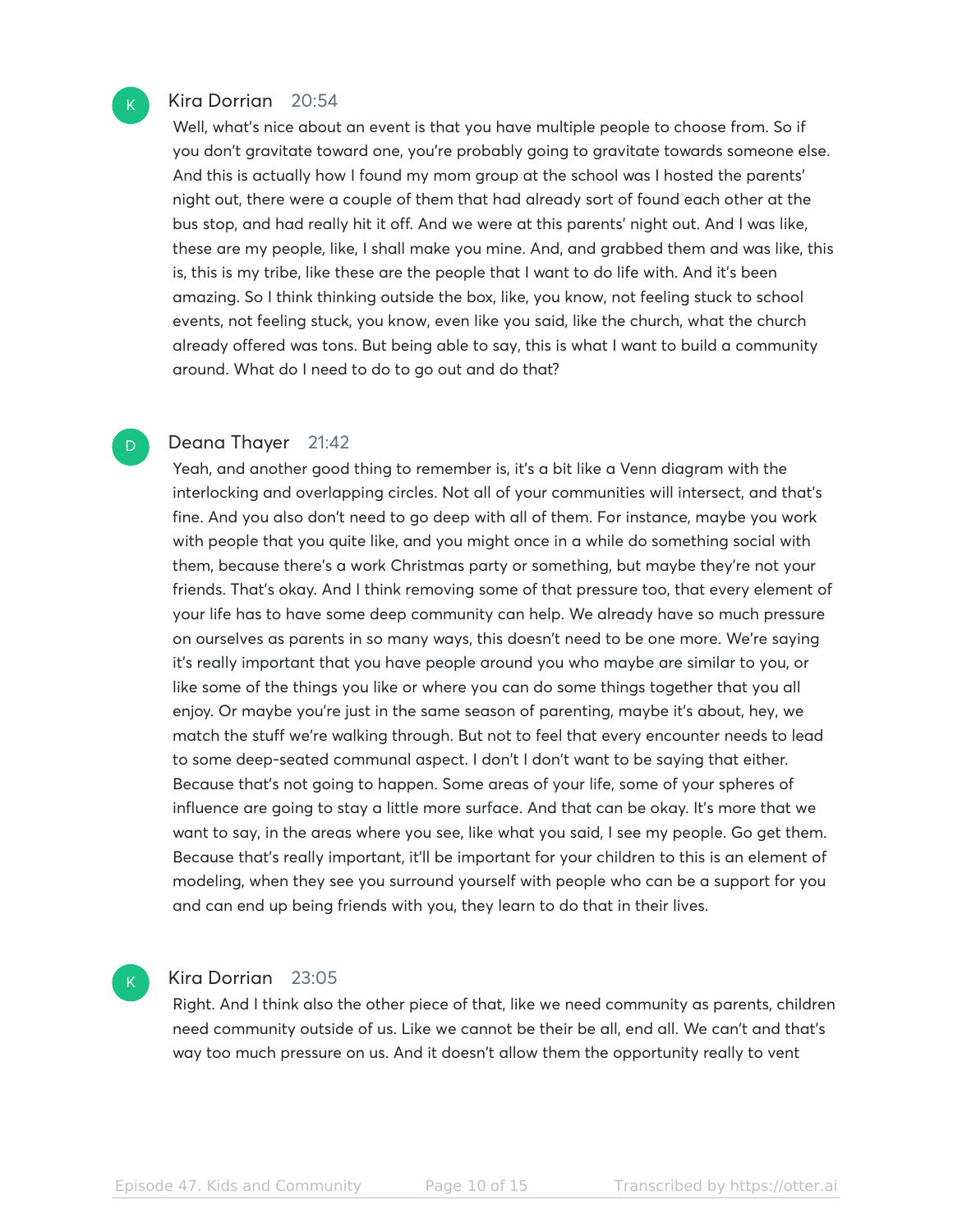about us. And they need to be able to do that. They need someone in their life, it doesn't have to be a blood relative, it could be a coach, it could be the next door neighbor, they need someone in their life that they can go to and be like, oh, my mom, right. And that person is just gonna listen and love them and, and let it be okay. And when we don't form community around us, we don't give them the opportunity to seek out others. And when they watch, right, when they go out into the world, we want them to know how to make friends, we want them to know how to go seek what they need from people who aren't their parents, because that's gonna be the rest of their life.

#### Deana Thayer 23:56 D

So, so important. Yeah, I love that you said that. Another element of this I thought of. And I want to really be clear with an upfront disclaimer that I am a fan, as are you, and we've talked about this, of really exposing children to a lot of different viewpoints, different people. Maybe even people you might bump up against a little bit where you're gonna go, we're gonna be a little bit like bumper cars here. But I also think community building can be an important way to help pass on values that are important. And so being intentional about maybe surrounding yourself with other, surrounding your children rather, with other adults who see things somewhat similarly. And they go, oh, it's not just mom and dad who thinks that. And I know that for me, as a single mom, this became really critical in, in that how am I going to raise my kids with my faith, if we're this island of just me and them? And so then it became kind of this three legged stool for me of the family, their Christian school and our church. And that became very important and again, not to create this homogenous viewpoint but for them to go wow, my teacher also said that. Oh, and then my leader at church said that. It shows them there's other adults with these values and can help take some of that pressure off of just the parent like, the be all, end all. Now, I do think we're our first, our child's first and most important teacher of what our values are. But there is nothing wrong, and in fact, I would say, I encourage other adults to get in on that. Let them be surrounded with other people who can help them on that journey. Or maybe, like you said, with the venting, the same goes with the questioning faith stuff. I wanted my children know there were other adults they could go grab coffee with - my kids have done this - and say, I'm having a question about this. And I want an opinion other than just mom. So I think that can be really helpful, too.

#### Kira Dorrian 25:41

 $\mathsf{K}_{\scriptscriptstyle{+}}$ 

Oh, 100%. And I think, I know for you it's that faith paradigm. But I think that's true whatever your values are.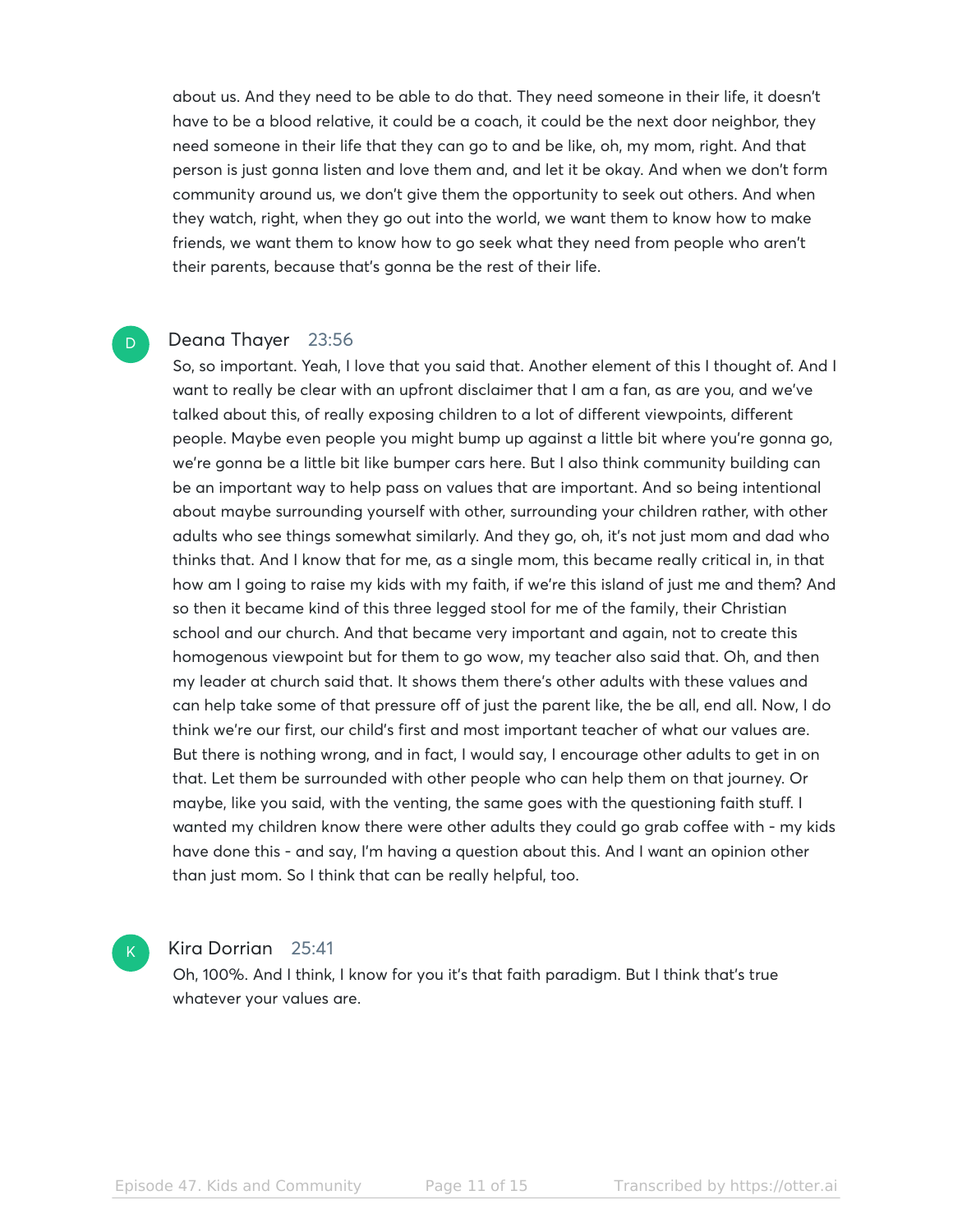

Absolutely.

# K

D

### Kira Dorrian 25:48

And I know that's what you're saying. Adding that. Like, you know, for us, it's you know, so much about emotional intelligence and empathy and this sort of mental health perspective that we parent with. And absolutely that, you know, their Santi is right up on that. And it is sometimes they come home, and they're like, guess what Santi said. I'm like, I've been saying that for a month. Right, but hearing it from someone else, it makes it click, you know, sometimes I think we're just like, wah, wah, you know, Charlie Brown, wah, wah in their ears. And so having, having that community that's upholding the same values, and, and also gives kids a chance between themselves, right, not just the adults, but also then the kids. I would think that for your children, as Christians, to have a safe community to be Christian and talk about it without worry of being off putting or you know, some of these things that I know you deal with as a Christian in our modern world. That's a place where they can just be those things that they are freely.

D

Deana Thayer 25:50 Yes. And do it really safely.



#### Kira Dorrian 26:19

Yeah. And I think that's probably the same when you look at any kind of community, right? Like, take the theater community, we were just talking about theater kids, we're kind of weirdos like, we're a little different, you know. And one of the things I loved about it was that theater people, much like a sports team, they've got your back, right, your teammates have got your back. And it's the same with theater, your theater people, you might be a weirdo at school, but when you get to rehearsals, you fit in, and those people have got your back. And that is so important for children, whatever space you can find where they fit in, where they feel like, ah, these people get me.

Deana Thayer 27:23 They need that sense of belonging. D.



Kira Dorrian 27:25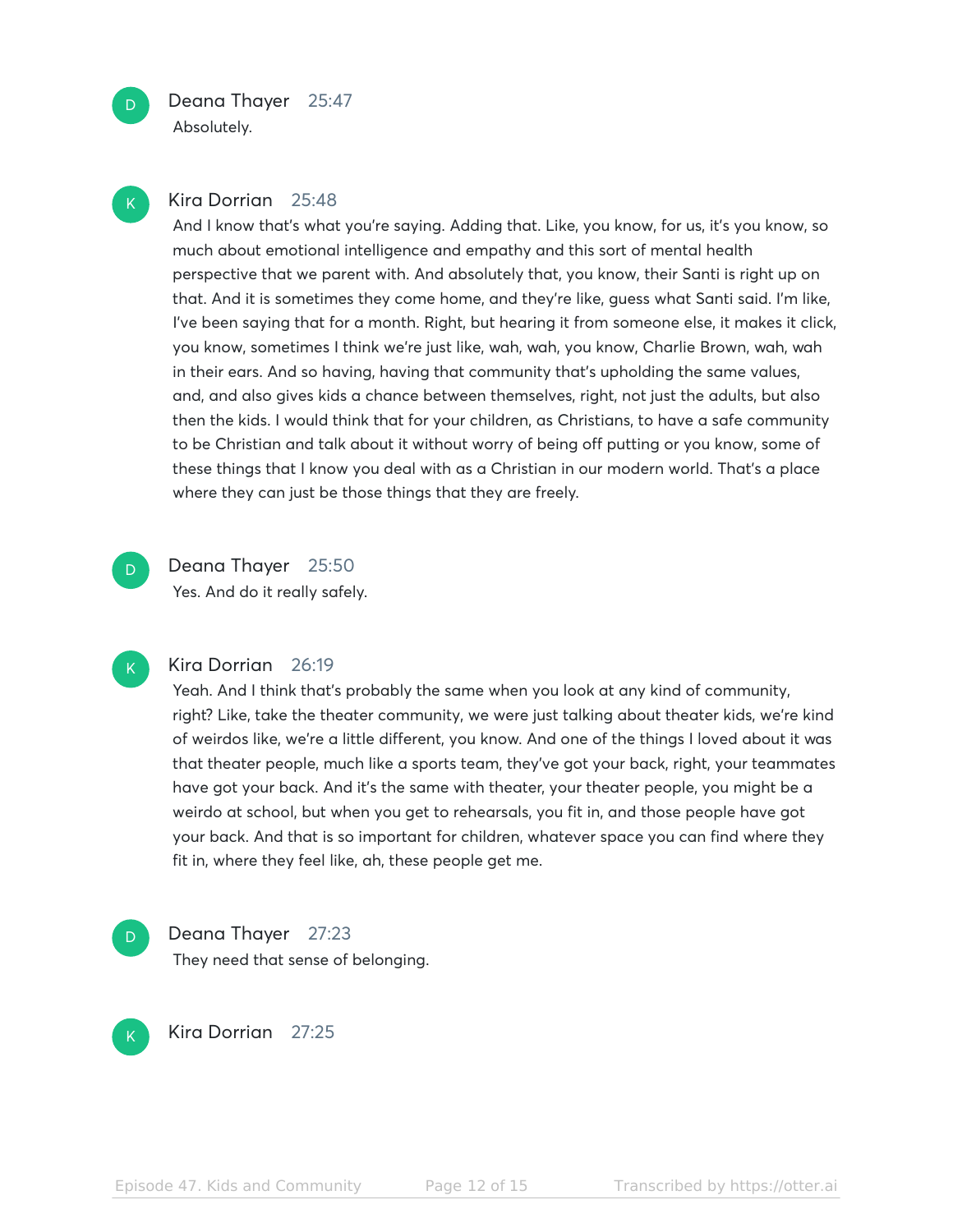Yeah.

D

 $\mathsf{K}_{\scriptscriptstyle{+}}$ 

D

#### Deana Thayer 27:26

I belong somewhere, and not just at home. And that's huge. And that's why I said I was hoping to get to talk about that. It's just a very small anecdote. But my son just finished Les Miserables. And oh, my goodness, even the kids he'd been in other shows with that weren't in Les Mis came and saw it. And I just, that just really touched me. It's not like those are the people he hangs out with every second. But they came and supported him, and people from his school came and supported him, and they weren't even part of it. It was not put on by his school. And I just, that community is really special. And I'm glad he's developed some friendships there. Because those people show up for you. Literally, by being in the seat at your show. And I mean, they'll show up for you in other ways, too. And it translates, which is beautiful. But it also means something to say, I took time out of my schedule, I paid for a ticket, maybe I got off work, some of these teens have jobs. And I'm going to come and support you. And I thought it was amazing.

#### Kira Dorrian 28:20

Yeah, no, that's, that's exactly it. And I've seen it with our chosen family where chosen grandparents and chosen aunts and uncles come to something that our kids are doing. And they feel that sense of community. Like it's not just me, my mom, my dad and my Papi. I have all these people who love me and support me and want to show up. And I think you're absolutely right, like, and you see that with sports teams, you hear about that? Right? Some kid plays baseball and soccer. And the soccer team shows up to the baseball game, you know. So this is why community is so important whatever it looks like, and there isn't like a one size fits all. But exactly what you said, kids need to feel like they belong, they need to feel like they have people who will show up for them, both their peers and the adults in their life. So whatever you can do as a parent to create that feeling for them is going to be good for them mentally, emotionally, in just so many ways.

#### Deana Thayer 29:11

I agree. And when you get to see that little fun cross pollination of those people and those worlds intersecting that's so sweet, too. Like I know, it was sweet to me that Cienna's track coaches came to the musical she was in. And then some of her theater friends went and watched a track meet. Or all the people that came to her thesis, it was not just family, it was friends and long, I mean, long family friends that made the time to come and watch her present. And I think that's what I mean by the cross pollination. You see this world and that world start to intersect out of support for your kid and there is nothing more amazing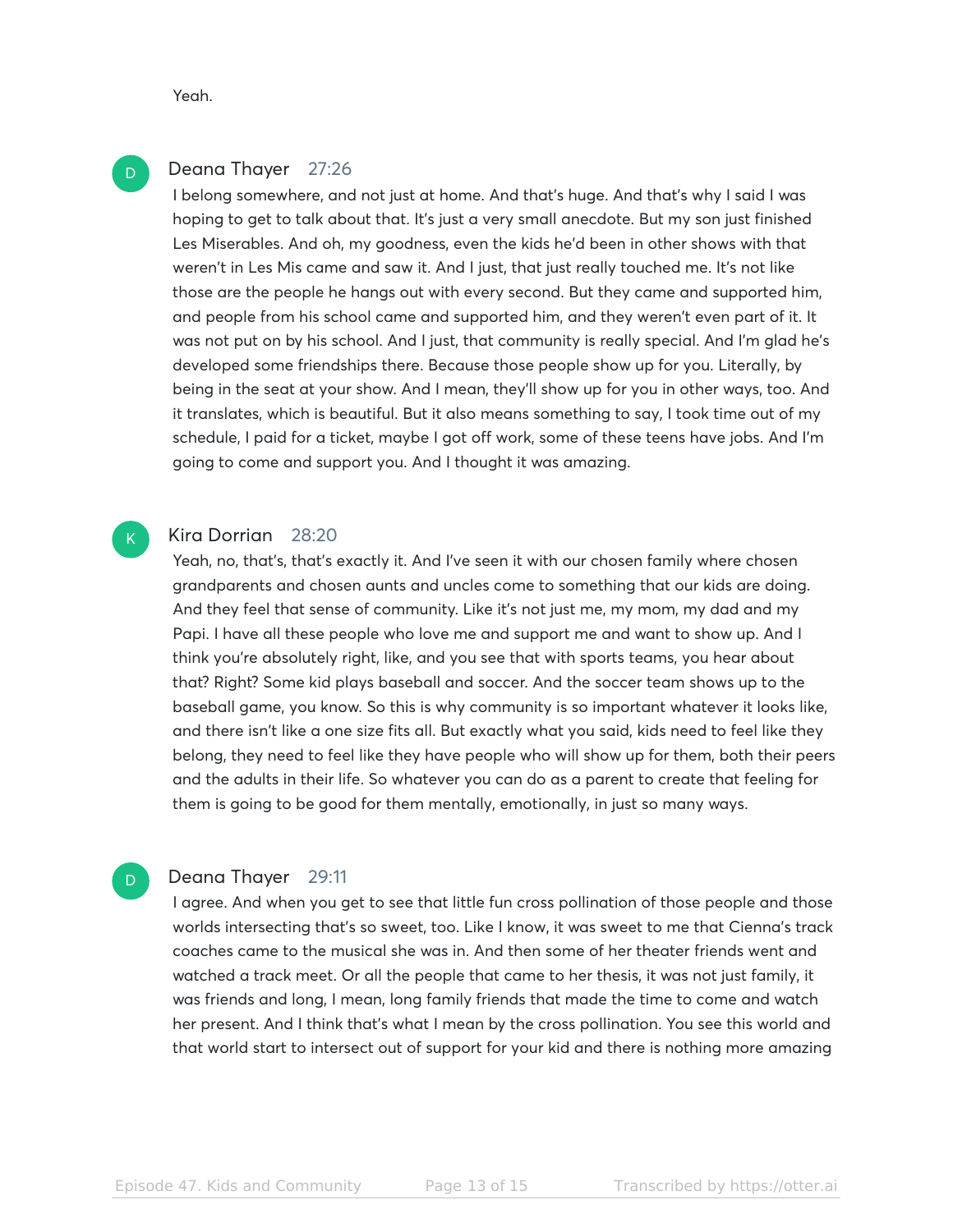than watching that as a parent. Like, look at all these people who support my person.

#### Kira Dorrian 29:48

K

D.

 $\mathsf{K}_{\scriptscriptstyle{+}}$ 

Well, and it goes back to that friendship episode that we did. This is also how you teach your children, what are you looking for in a friend? Who are the people in your community that have got your back? Yeah, those are your people. And now as she goes goes off to college, she has this experience to be replicating. These are the people I want to build in my adult life. Now that I've moved into that phase. You've hit it exactly. And what it comes down to, is, these people who show up literally, are going to be the people who show up figuratively too if there's a struggle, or you need a listening ear or a shoulder to cry on. And that's essential. Well, we hope you found that discussion on community helpful. And maybe you have a couple of ideas of how you can encourage building community for yourself. We got a really nice piece of feedback from a listener recently who said that what she loves about our podcast is that she always gets option A or Option B. And she feels led to figure out her own option C. And I thought that was really cool. So hopefully, Option A and B, if you didn't like it, you have a sense of how to get to your own option C today. Wanted to tell our listeners about the attribute of the month this month. It is initiative. We like this one because we talk about it all the time. And we thought it's about time we do an attribute of the month on it. So if you haven't signed up, go to futurefocusedparenting.com, hover over the shop tab, you'll see attribute of the month. It's totally free, amazing newsletter that comes to your inbox every month. I'm gonna stop talking now because as you can hear, I am still sick. This summer was unbelievable. So I'm going to stop talking and let you take it.

#### Deana Thayer 31:15

We'll let you be done so you don't cough or choke or die.

Kira Dorrian 31:18 Right.

#### Deana Thayer 31:19 D.

So the quote today is from my imom.com. Here's what it says, very simple, but so true. "We can't control our child's future, but we can contribute to our child's future." And I think building this community is one way we contribute. Raising Adults is produced by Kira Dorrian and Deana Thayer, and recorded in Kira's laundry room. Music by Seattle band Hannalee. Thanks for listening.